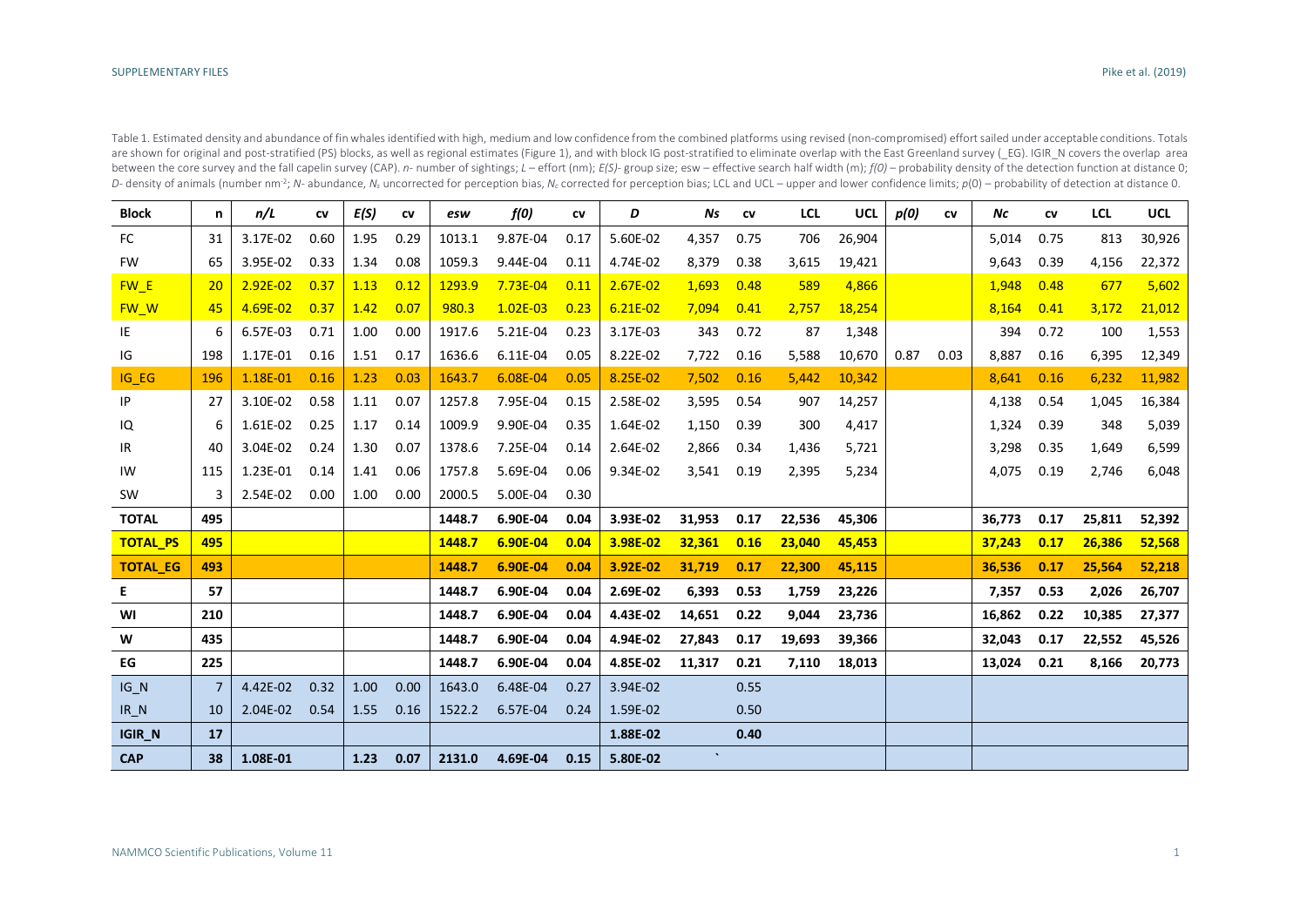| Table 2. Estimated density and abundance of common minke whales identified with high, medium and low confidence from the combined platforms using revised (non-compromised) effort sailed under acceptable                               |
|------------------------------------------------------------------------------------------------------------------------------------------------------------------------------------------------------------------------------------------|
| conditions. Totals are shown for original and with block IG post-stratified to eliminate overlap with the East Greenland survey (_EG). IGIR_N covers the overlap area between the core survey and the fall capelin survey                |
| (CAP). n- number of sightings; L - effort (nm); E(S)- group size; esw - effective search half width (m); $f(0)$ - probability density of the detection function at distance 0; D- density of animals (number nm <sup>-2</sup> ; N- abund |
| $N_s$ uncorrected for perception bias, $N_c$ corrected for perception bias; LCL and UCL – upper and lower confidence limits; $p(0)$ – probability of detection at distance 0.                                                            |

| <b>Block</b>    | n            | n/L          | CV   | F(S) | $\mathit{cv}$ | esw   | f(0)            | CV   | D            | Ns           | CV   | LCL    | <b>UCL</b> | p(0) | CV   | Dc           | Νc     | ${\sf cv}$ | LCL    | <b>UCL</b> |
|-----------------|--------------|--------------|------|------|---------------|-------|-----------------|------|--------------|--------------|------|--------|------------|------|------|--------------|--------|------------|--------|------------|
| CG              | 12           | 1.59E-02     | 0.49 | 1.00 | 0.00          | 525.9 | 1.90E-<br>03    | 0.17 | 2.79E-02     | 1,295        | 0.48 | 499    | 3,363      |      |      | 5.88E-02     | 2,726  | 0.52       | 994    | 7,477      |
| CG_EG           | 12           | $1.62E-02$   | 0.49 | 1.00 | 0.00          | 525.9 | 1.90E-<br>03    | 0.17 | 2.86E-02     | 1,238        | 0.48 | 480    | 3,191      |      |      | $6.02E - 02$ | 2,606  | 0.52       | 957    | 7,100      |
| FC              | 28           | 3.81E-02     | 0.61 | 1.14 | 0.06          | 472.8 | 2.11E-<br>03    | 0.13 | 9.17E-02     | 7,779        | 0.67 | 1,867  | 32,411     |      |      | 1.52E-01     | 12,926 | 0.64       | 3,353  | 49,828     |
| <b>FW</b>       | 8            | 9.49E-03     | 0.40 | 1.00 | 0.00          | 525.9 | 1.90E-<br>03    | 0.21 | 1.67E-02     | 2,850        | 0.41 | 1,160  | 6,999      |      |      | 2.97E-02     | 5,072  | 0.43       | 2,071  | 12,423     |
| IC              | 15           | 3.66E-02     | 0.41 | 1.07 | 0.06          | 499.7 | 2.00E-<br>03    | 0.17 | 7.55E-02     | 6,469        | 0.46 | 2,544  | 16,454     |      |      | 1.48E-01     | 12,710 | 0.53       | 4,498  | 35,911     |
| ΙE              | 5            | 1.41E-02     | 0.64 | 1.20 | 0.17          | 454.5 | 2.20E-<br>03    | 0.32 | 3.76E-02     | 2,685        | 0.65 | 725    | 9,941      | 0.51 | 0.18 | 7.93E-02     | 5,655  | 0.73       | 1,364  | 23,441     |
| IQ              | 0            |              |      |      |               |       |                 |      |              |              |      |        |            |      |      |              |        |            |        |            |
| IR              | 2            | 4.73E-03     | 0.81 | 1.50 | 0.33          | 377.5 | 2.65E-<br>03    | 0.56 | 1.90E-02     | 1,001        | 0.81 | 163    | 6,131      |      |      | 2.30E-02     | 1,207  | 0.82       | 199    | 7,337      |
| IW              | 5            | 5.27E-03     | 0.47 | 1.20 | 0.17          | 454.5 | 2.20E-<br>03    | 0.32 | 1.43E-02     | 1,328        | 0.57 | 439    | 4,020      |      |      | 2.39E-02     | 2,218  | 0.53       | 797    | 6,172      |
| SW              | 0            |              |      |      |               |       |                 |      |              |              |      |        |            |      |      |              |        |            |        |            |
| X               | 22           | 7.59E-02     | 0.82 | 1.18 | 0.09          | 444.5 | $2.25E -$<br>03 | 0.18 | $0.00E + 00$ | $\mathbf{0}$ | 0.00 | 0      | 0          |      |      | $0.00E + 00$ | 0      | 0.00       | 0      | 0          |
| <b>TOTAL</b>    | 109          |              |      |      |               | 475.3 | 2.10E-<br>03    | 0.07 | 2.88E-02     | 23,407       | 0.28 | 13,035 | 42,032     |      |      | 5.23E-02     | 42,515 | 0.31       | 22,896 | 78,942     |
| <b>TOTAL_EG</b> | 109          |              |      |      |               | 475.3 | 2.10E<br>03     | 0.07 | 2.89E-02     | 23,350       | 0.29 | 12,988 | 41,977     |      |      | $5.24E-02$   | 42,394 | 0.31       | 22,811 | 78,789     |
| <b>TOTAL-I</b>  | 39           |              |      |      |               | 475.3 | 2.10E-<br>03    | 0.07 | 2.29E-02     | 12,756       | 0.29 | 7,090  | 22,950     |      |      | 4.40E-02     | 24,517 | 0.37       | 12,016 | 50,026     |
| <b>TOTAL-F</b>  | 36           |              |      |      |               | 475.3 | 2.10E-<br>03    | 0.07 | 4.16E-01     | 10,629       | 0.50 | 3,562  | 31,715     |      |      | 7.05E-02     | 17,998 | 0.48       | 6,470  | 50,069     |
| CG N            | 8            | 3.60E-02     |      |      |               |       |                 |      |              |              |      |        |            |      |      |              |        |            |        |            |
| $IC_N$          | $\mathbf 0$  | $0.00E + 00$ |      |      |               |       |                 |      |              |              |      |        |            |      |      |              |        |            |        |            |
| $IE_N$          | $\mathbf 0$  | $0.00E + 00$ |      |      |               |       |                 |      |              |              |      |        |            |      |      |              |        |            |        |            |
| IGIR_N          | 8            | 2.02E-02     |      |      |               |       |                 |      |              |              |      |        |            |      |      |              |        |            |        |            |
| <b>CAP</b>      | $\mathbf{1}$ | 6.90E-03     |      |      |               |       |                 |      |              |              |      |        |            |      |      |              |        |            |        |            |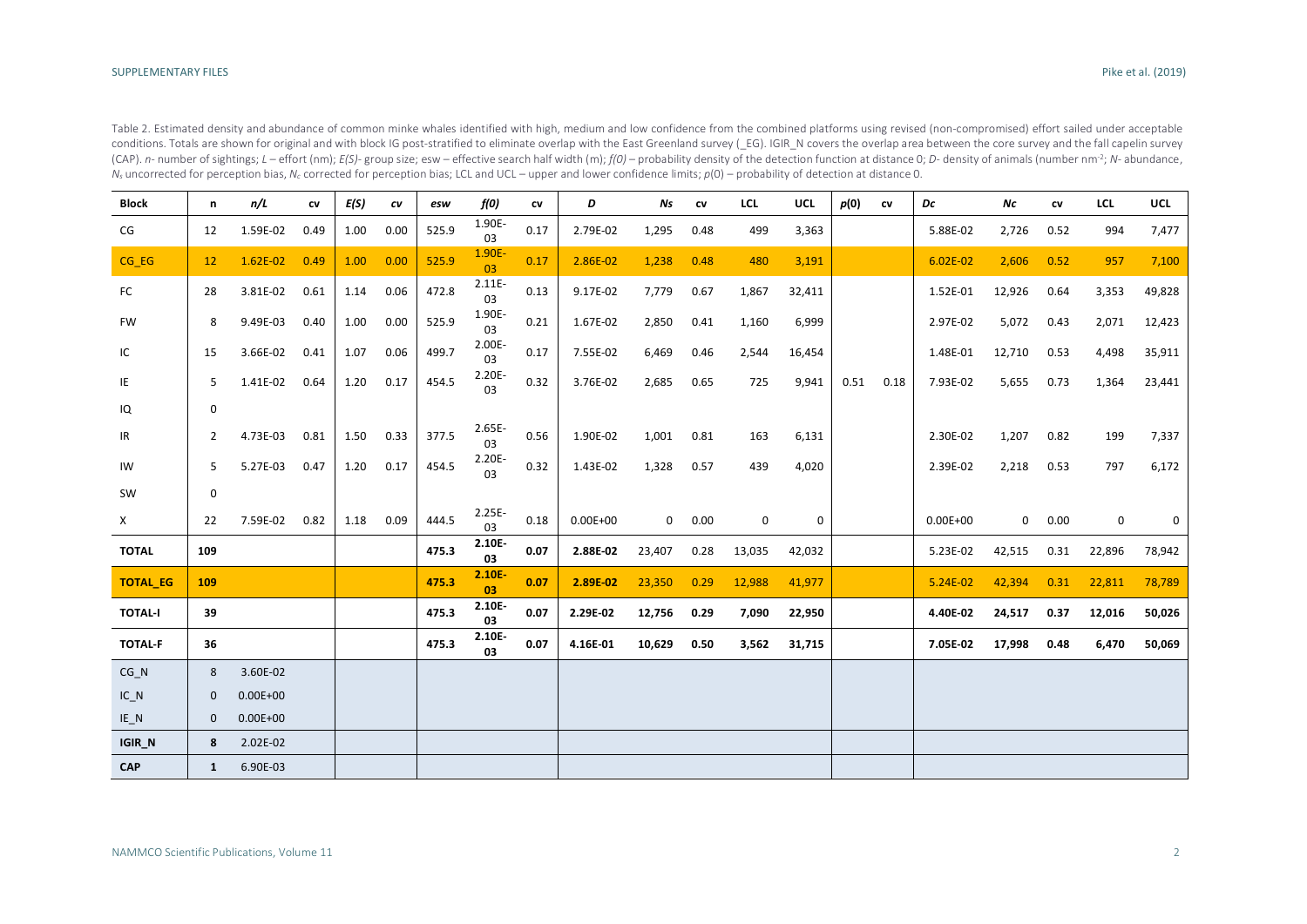Table 3. Estimated density and abundance of humpback whales identified with high, medium and low confidence from the combined platforms using revised (non-compromised) effort sailed under acceptable conditions. Totals are shown for original and with block IG post-stratified to eliminate overlap with the East Greenland survey (\_EG). IGIR\_N covers the overlap area between the core survey and the fall capelin survey (CAP). *n*number of sightings; L – effort (nm); E(S)- group size; esw – effective search half width (m);  $f(0)$  – probability density of the detection function at distance 0; D- density of animals (number nm<sup>-2</sup>; N- abundance, N<sub>5</sub> uncorrected for perception bias, *Nc* corrected for perception bias; LCL and UCL – upper and lower confidence limits; *p*(0) – probability of detection at distance 0.

| <b>Block</b>    | n  | n/L      | CV   | E(S) | CV   | esw<br>(m) | f(0)     | CV   | D        | Ns    | CV   | <b>LCL</b> | <b>UCL</b> | p(0) | CV   | Nc    | <b>CV</b> | <b>LCL</b> | <b>UCL</b> |
|-----------------|----|----------|------|------|------|------------|----------|------|----------|-------|------|------------|------------|------|------|-------|-----------|------------|------------|
| <b>FC</b>       | 5  | 5.11E-03 | 0.50 | 1.60 | 0.38 |            |          |      | 4.87E-03 | 379   | 0.63 | 99         | 1,449      |      |      | 571   | 0.72      | 108        | 3,009      |
| <b>FW</b>       | 10 | 6.08E-03 | 0.32 | 1.20 | 0.11 |            |          |      | 4.35E-03 | 769   | 0.35 | 365        | 1,621      |      |      | 1,059 | 0.42      | 447        | 2,509      |
| IE              | 7  | 7.66E-03 | 0.36 | 1.00 | 0.00 |            |          |      | 4.56E-03 | 493   | 0.37 | 231        | 1,052      |      |      | 966   | 0.52      | 359        | 2,595      |
| IG              | 19 | 1.12E-02 | 0.53 | 1.37 | 0.08 |            |          |      | 9.13E-03 | 857   | 0.55 | 302        | 2,437      |      |      | 1,111 | 0.53      | 409        | 3,021      |
| $IG_EG$         | 18 | 1.08E-02 | 0.53 | 1.39 | 0.09 |            |          |      | 8.93E-03 | 811   | 0.54 | 289        | 2,280      |      |      | 1,073 | 0.53      | 394        | 2,923      |
| IP              | 0  |          |      |      |      | 1554.7     | 6.43E-04 | 0.09 |          |       |      |            |            | 0.69 | 0.21 |       |           |            |            |
| IQ              | 0  |          |      |      |      |            |          |      |          |       |      |            |            |      |      |       |           |            |            |
| IR              | 50 | 3.80E-02 | 0.46 | 1.66 | 0.08 |            |          |      | 3.75E-02 | 4,076 | 0.48 | 1,598      | 10,396     |      |      | 6,051 | 0.50      | 2,335      | 15,686     |
| IW              | 3  | 3.10E-03 | 0.71 | 1.00 | 0.00 |            |          |      | 1.85E-03 | 70    | 0.71 | 18         | 279        |      |      | 110   | 0.78      | 26         | 477        |
| SW              | 0  |          |      |      |      |            |          |      |          |       |      |            |            |      |      |       |           |            |            |
| <b>TOTAL</b>    | 94 |          |      |      |      |            |          |      | 8.18E-03 | 6,643 | 0.32 | 3,543      | 12,456     |      |      | 9,867 | 0.37      | 4,854      | 20,058     |
| <b>TOTAL_EG</b> | 93 |          |      |      |      |            |          |      | 8.11E-03 | 6,572 | 0.32 | 3,503      | 12,328     |      |      | 9,904 | 0.37      | 4,831      | 20,304     |
| $IG_N$          | 8  | 5.05E-02 | 0.63 | 1.5  | 0.13 |            |          |      | 4.52E-02 |       | 0.65 |            |            |      |      |       |           |            |            |
| $IR_N$          | 45 | 9.20E-02 | 0.44 | 1.71 | 0.08 |            |          |      | 9.37E-02 |       | 0.45 |            |            |      |      |       |           |            |            |
| <b>IGIR_N</b>   | 53 |          |      |      |      |            |          |      | 8.78E-02 |       | 0.43 |            |            |      |      |       |           |            |            |
| <b>CAP</b>      | 38 | 1.08E-01 |      | 1.36 | 0.10 | 1255.0     | 7.97E-04 | 0.13 | 1.09E-01 |       |      |            |            |      |      |       |           |            |            |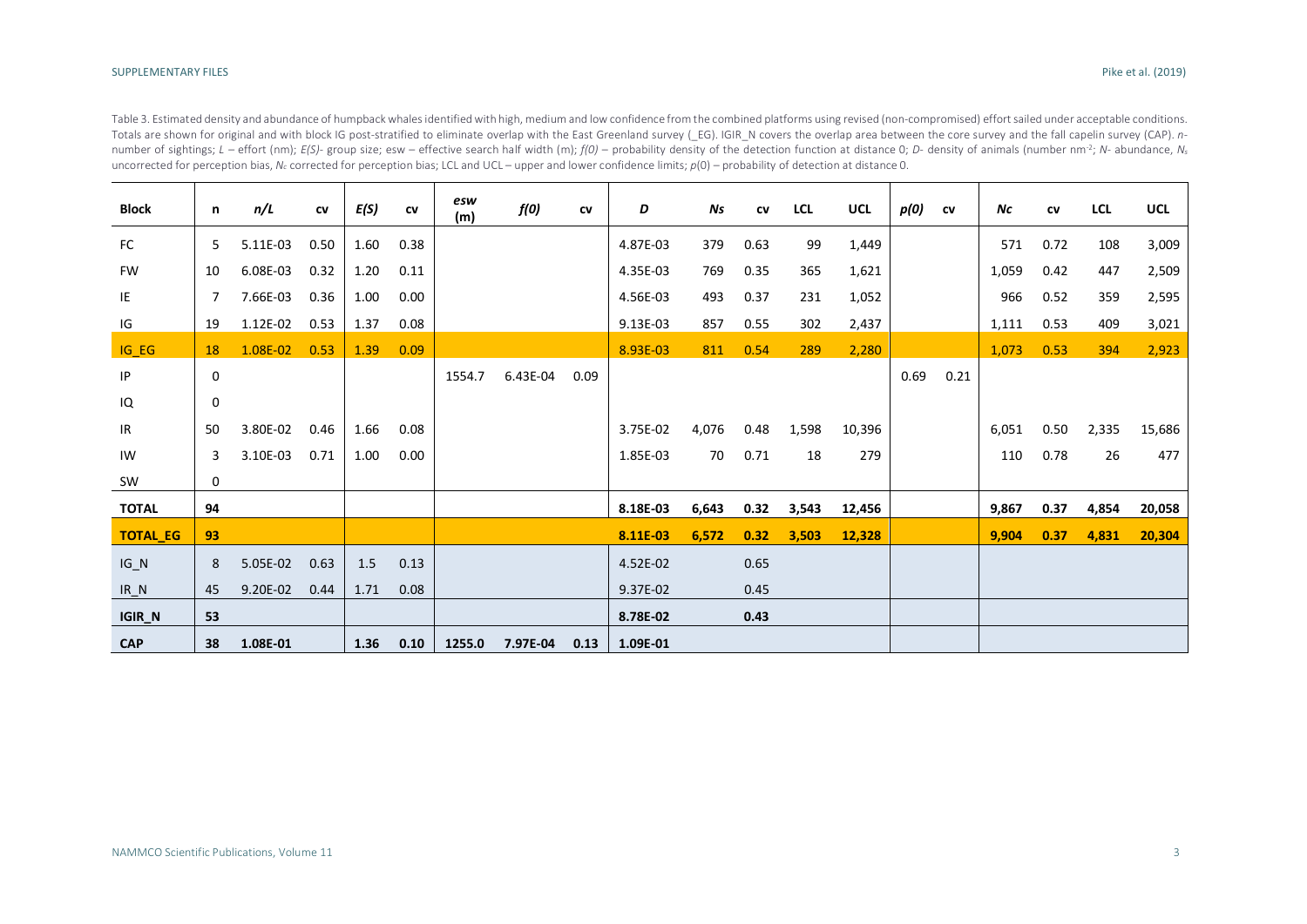Table 4. Estimated density and abundance of blue whales identified with high, medium and low confidence from the combined platforms using revised (non-compromised) effort sailed under acceptable conditions. Totals are shown for original and with block IG post-stratified to eliminate overlap with the East Greenland survey (\_EG). IGIR\_N covers the overlap area between the core survey and the fall capelin survey (CAP). *n*number of sightings; L – effort (nm); E(S)- group size; esw – effective search half width (m);  $f(0)$  – probability density of the detection function at distance 0; D- density of animals (number nm<sup>-2</sup>; N- abundance, N<sub>5</sub> uncorrected for perception bias, *Nc* corrected for perception bias; LCL and UCL – upper and lower confidence limits; *p*(0) – probability of detection at distance 0.

| <b>Block</b>    | n            | n/L          | CV   | E(S)         | CV       | esw    | f(0)     | CV   | D            | Ns          | CV   | <b>LCL</b>  | <b>UCL</b> | p(0) | CV   | Νc         | CV   | <b>LCL</b> | <b>UCL</b> |
|-----------------|--------------|--------------|------|--------------|----------|--------|----------|------|--------------|-------------|------|-------------|------------|------|------|------------|------|------------|------------|
| FC              | 0            | $0.00E + 00$ | 0.00 |              |          |        |          |      | $0.00E + 00$ | $\mathbf 0$ | 0.00 | $\Omega$    | 0          |      |      | 0          | 0.00 | 0          | 0          |
| <b>FW</b>       | 3            | 1.82E-03     | 0.92 | 1.00         |          |        |          |      | 1.28E-03     | 227         | 0.93 | 37          | 1,376      |      |      | 273        | 0.95 | 45         | 1,665      |
| IE              | 0            |              |      |              |          |        |          |      |              |             |      |             |            |      |      |            |      |            |            |
| IG              | 12           | 7.07E-03     | 0.48 | 1.17         | 0.14     |        |          |      | 5.79E-03     | 544         | 0.53 |             | 198 1,498  |      |      | 656        | 0.56 |            | 228 1,884  |
| $IG_EG$         | 11           | $6.62E-03$   | 0.50 | 1.18         | 0.15     |        |          |      | 5.35E-03     | 486         | 0.56 |             | 170 1,389  |      |      | 586        | 0.59 | 197        | 1,743      |
| IP              | $\mathbf{2}$ | 2.30E-03     | 0.93 | 1.00         | 0.00     | 1318.5 | 7.58E-04 | 0.18 | 1.61E-03     | 225         | 0.95 | 26          | 1,954      | 0.83 | 0.15 | 271        | 0.96 |            | 32 2,296   |
| IQ              | 0            |              |      |              |          |        |          |      |              |             |      |             |            |      |      |            |      |            |            |
| IR              | 16           | 1.22E-02     | 0.51 | 1.38         | 0.13     |        |          |      | 1.17E-02     | 1,274       | 0.56 | 441         | 3,680      |      |      | 1,535 0.58 |      | 511        | 4,609      |
| IW              | 6            | 6.21E-03     | 0.41 | 1.33         | 0.16     |        |          |      | 5.81E-03     | 220         | 0.48 | 86          | 564        |      |      | 266        | 0.51 | 99         | 711        |
| SW              | 0            |              |      |              |          |        |          |      |              |             |      |             |            |      |      |            |      |            |            |
| <b>TOTAL</b>    | 39           |              |      |              |          |        |          |      | 3.06E-03     | 2,490       | 0.36 | 1,234 5,022 |            |      |      | 3,000      | 0.40 | 1,377      | 6,534      |
| <b>TOTAL_EG</b> | 38           |              |      |              |          |        |          |      | 2.93E-03     | 2,379       | 0.37 | 1,164 4,861 |            |      |      | 2,866      | 0.41 | 1,301      | 6,314      |
| $IG_N$          | 2            | 1.26E-02     | 0.6  | $\mathbf{1}$ | $\Omega$ |        |          |      | 8.87E-03     |             | 0.62 |             |            |      |      |            |      |            |            |
| $IR_N$          | 11           | 2.25E-02     | 0.76 | 1.55         | 0.16     |        |          |      | 2.44E-02     |             | 0.79 |             |            |      |      |            |      |            |            |
| IGIR_N          | 13           |              |      |              |          |        |          |      | 2.25E-02     |             | 0.76 |             |            |      |      |            |      |            |            |
| <b>CAP</b>      | 1            |              |      |              |          |        |          |      |              |             |      |             |            |      |      |            |      |            |            |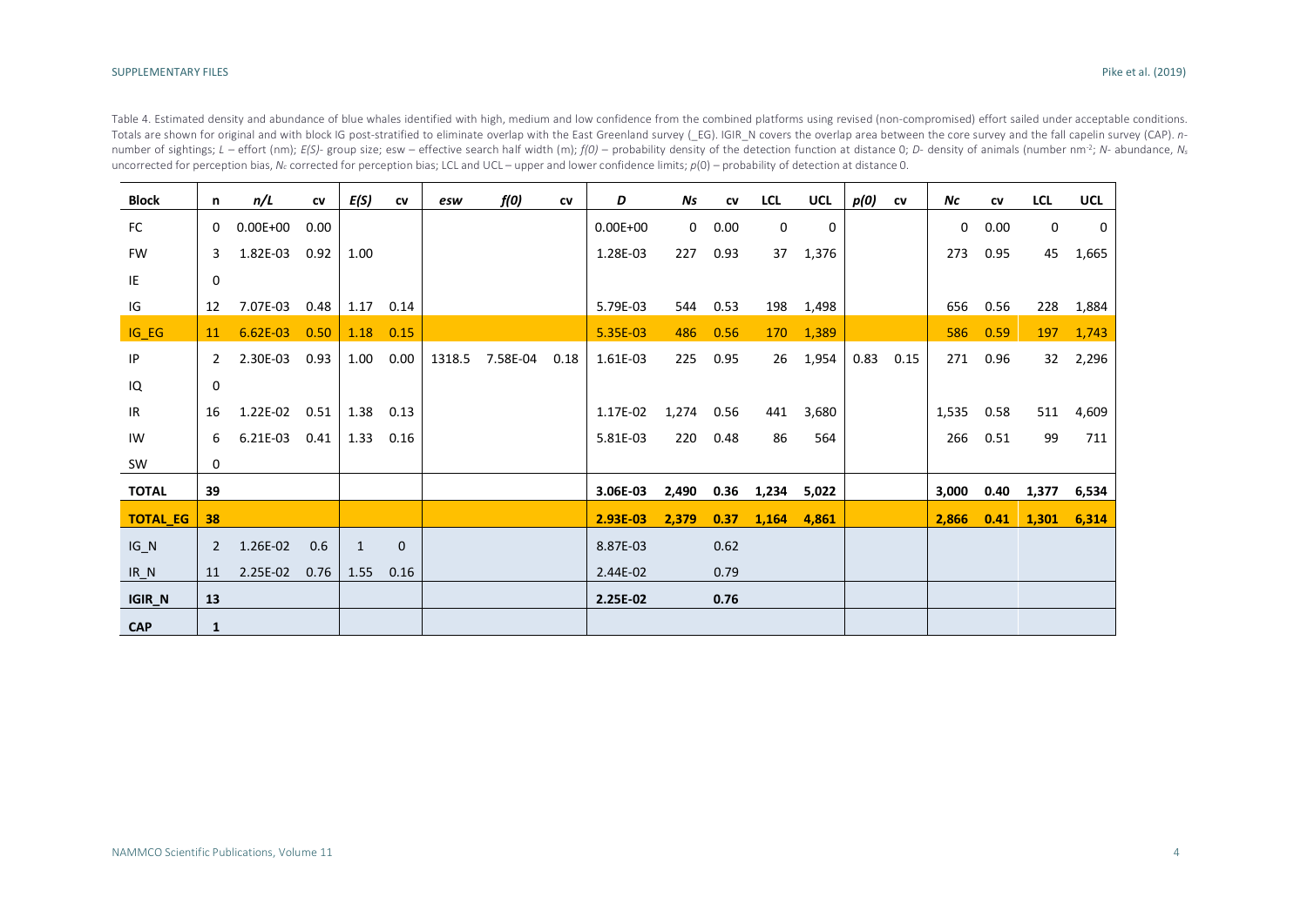| <b>Block</b> | n.           | n/L        | CV   | E(S) | <b>CV</b> | esw    | f(0)     | CV   | D        | Ns    | CV   | <b>LCL</b> | UCL    | p(0) | <b>CV</b> | Nc    | <b>CV</b> | <b>LCL</b> | <b>UCL</b> |
|--------------|--------------|------------|------|------|-----------|--------|----------|------|----------|-------|------|------------|--------|------|-----------|-------|-----------|------------|------------|
| <b>FC</b>    | 0            |            |      |      |           |        |          |      |          |       |      |            |        |      |           |       |           |            |            |
| <b>FW</b>    | $\mathbf{3}$ | 1.82E-03   | 0.66 | 1.00 | 0.00      | 795.0  | 1.26E-03 | 0.53 | 2.12E-03 | 376   | 0.70 | 92         | 1,527  |      |           | 453   | 0.72      | 110        | 1,867      |
| IE           | $\Omega$     |            |      |      |           |        |          |      |          |       |      |            |        |      |           |       |           |            |            |
| IG           | 12           | 7.07E-03   | 0.89 | 1.25 | 0.10      | 2054.2 | 4.87E-04 | 0.23 | 3.87E-03 | 364   | 0.83 | 83         | 1,591  | 0.83 | 0.17      | 438   | 0.85      | 98         | 1,955      |
| IP           | 16           | 1.84E-02   | 0.64 | 2.19 | 0.20      | 2399.7 | 4.17E-04 | 0.12 | 1.55E-02 | 2,159 | 0.70 | 420        | 11,106 |      |           | 2,601 | 0.72      | 513        | 13,183     |
| IQ           | $\Omega$     |            |      |      |           |        |          |      |          |       |      |            |        |      |           |       |           |            |            |
| <b>IR</b>    | 0            |            |      |      |           |        |          |      |          |       |      |            |        |      |           |       |           |            |            |
| IW           |              | 3 3.10E-03 | 0.70 | 1.67 | 0.20      | 795.0  | 1.26E-03 | 0.52 | 6.03E-03 | 228   | 0.72 | 58         | 897    |      |           |       | 275 0.74  | 69         | 1,104      |
| SW           | 0            |            |      |      |           |        |          |      |          |       |      |            |        |      |           |       |           |            |            |
| <b>TOTAL</b> | 34           |            |      |      |           | 1695.3 | 5.90E-04 | 0.16 | 3.85E-03 | 3,127 | 0.51 | 964        | 10,142 |      |           | 3,767 | 0.54      | 1,156      | 12,270     |

Table 5. Estimated density and abundance of sei whales identified with high, medium and low confidence from the combined platforms using revised (non-compromised) effort sailed under acceptable conditions. *n*number of sightings; L - effort (nm); E(S)- group size; esw - effective search half width (m);  $f(0)$  - probability density of the detection function at distance 0; D- density of animals (number nm<sup>-2</sup>; N- abundance, N<sub>s</sub> uncorrected for perception bias, N<sub>c</sub> corrected for perception bias; LCL and UCL – upper and lower confidence limits;  $p(0)$  – probability of detection at distance 0.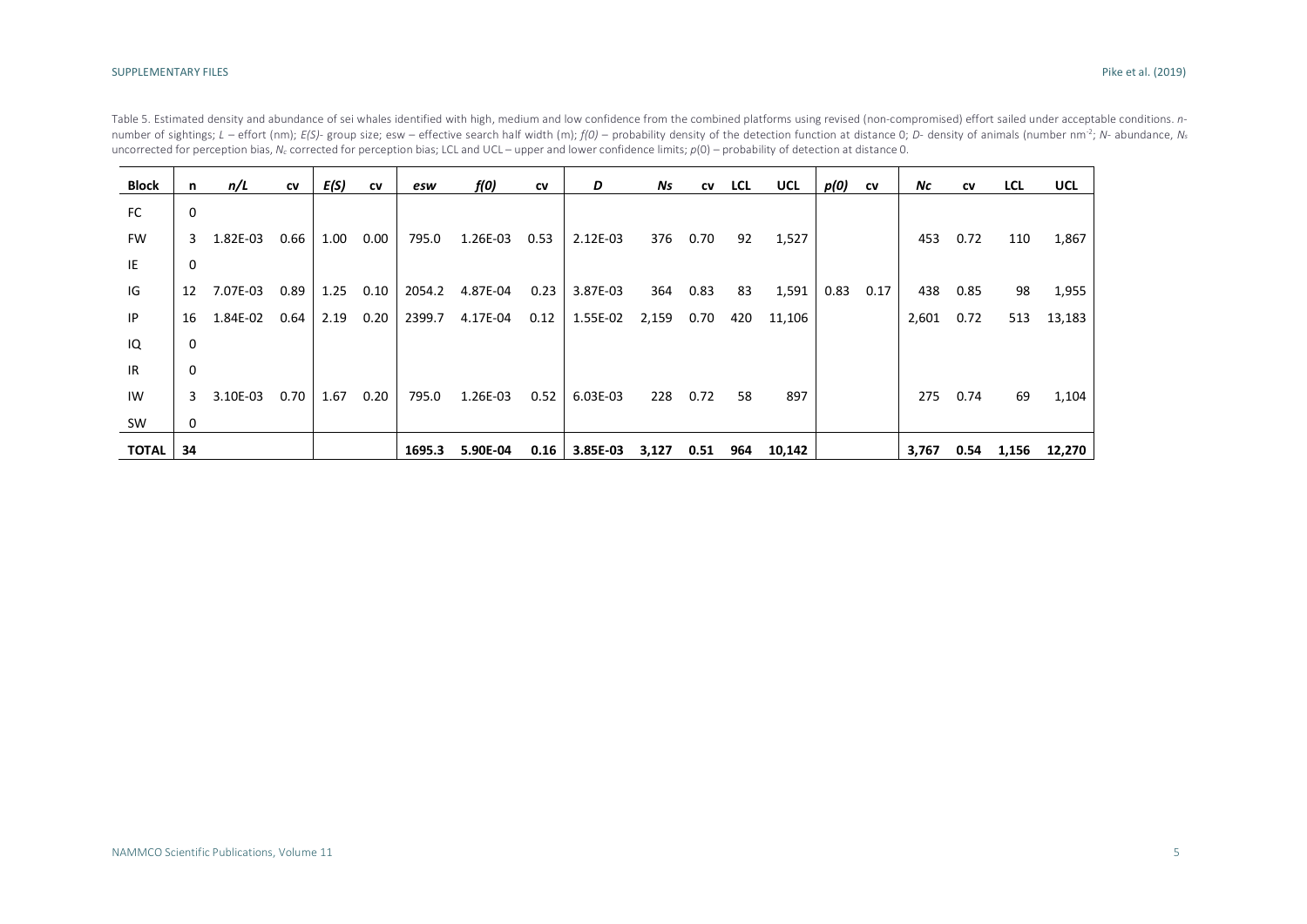Table 6. Estimated density and abundance of sperm whales identified with high, medium and low confidence from the combined platforms using revised (non-compromised) effort sailed under acceptable conditions. IGIR\_N covers the overlap area between the core survey and the fall capelin survey (CAP). n- number of sightings; L - effort (nm); E(S)- group size; esw - effective search half width (m); f(0) - probability density of the detection function at distance 0; D- density of animals (number nm<sup>-2</sup>; N- abundance, N<sub>s</sub> uncorrected for perception bias, N<sub>c</sub> corrected for perception bias; LCL and UCL – upper and lower confidence limits;  $p(0)$  – probability of detection at distance 0.

| <b>Block</b>  | n              | n/L        | CV   | E(S) | CV   | esw    | f(0)     | CV   | D        | Ns    | CV   | LCL   | <b>UCL</b> | p(0) | CV   | Νc     | CV   | <b>LCL</b> | <b>UCL</b> |
|---------------|----------------|------------|------|------|------|--------|----------|------|----------|-------|------|-------|------------|------|------|--------|------|------------|------------|
| <b>FC</b>     | 14             | 1.43E-02   | 0.51 | 1.43 | 0.10 |        |          |      | 1.74E-02 | 1,356 | 0.54 | 359   | 5,123      |      |      | 4,992  | 0.72 | 1,252      | 19,896     |
| <b>FW</b>     | 37             | 2.25E-02   | 0.52 | 1.30 | 0.11 |        |          |      | 2.49E-02 | 4,402 | 0.53 | 1,430 | 13,554     |      |      | 16,204 | 0.71 | 4,370      | 60,086     |
| IE            | 4              | 4.38E-03   | 0.51 | 1.00 | 0.00 |        |          |      | 1.50E-03 | 162   | 0.51 | 58    | 451        |      |      | 213    | 0.54 | 74         | 611        |
| IG            | 13             | 7.66E-03   | 0.54 | 1.23 | 0.10 |        |          |      | 3.23E-03 | 304   | 0.58 | 101   | 915        |      |      | 399    | 0.60 | 129        | 1,239      |
| IP            | 8              | 9.19E-03   | 0.87 | 1.25 | 0.13 | 1482.9 | 6.74E-04 | 0.08 | 3.94E-03 | 548   | 0.75 | 86    | 3,483      | 0.34 | 0.42 | 721    | 0.77 | 117        | 4,447      |
| IQ            | 0              |            |      |      |      |        |          |      |          |       |      |       |            |      |      |        |      |            |            |
| IR.           | 8              | 6.08E-03   | 0.49 | 1.25 | 0.20 |        |          |      | 2.60E-03 | 283   | 0.48 | 109   | 731        |      |      | 372    | 0.51 | 139        | 996        |
| IW            | 14             | 1.45E-02   | 0.47 | 1.07 | 0.07 |        |          |      | 5.32E-03 | 202   | 0.45 | 79    | 514        |      |      | 265    | 0.48 | 101        | 698        |
| SW            |                | 9 7.62E-02 | 0.00 | 1.00 | 0.00 |        |          |      | 2.61E-02 |       |      |       |            |      |      |        |      |            |            |
| <b>TOTAL</b>  | 107            |            |      |      |      |        |          |      | 8.93E-03 | 7,257 | 0.35 | 3,461 | 15,215     |      |      | 23,166 | 0.59 | 7,699      | 69,709     |
| $IG_N$        | $\mathbf 0$    |            |      |      |      |        |          |      |          |       |      |       |            |      |      |        |      |            |            |
| $IR_N$        | $\mathcal{P}$  | 7.19E-02   | 0.61 | 2.00 | 0.50 |        |          |      | 5.11E-03 | 155   | 0.88 |       |            |      |      |        |      |            |            |
| <b>IGIR_N</b> | $\overline{2}$ |            |      |      |      |        |          |      | 4.48E-03 | 155   | 0.88 |       |            |      |      |        |      |            |            |
| <b>CAP</b>    | $\mathbf{1}$   |            |      |      |      |        |          |      |          |       |      |       |            |      |      |        |      |            |            |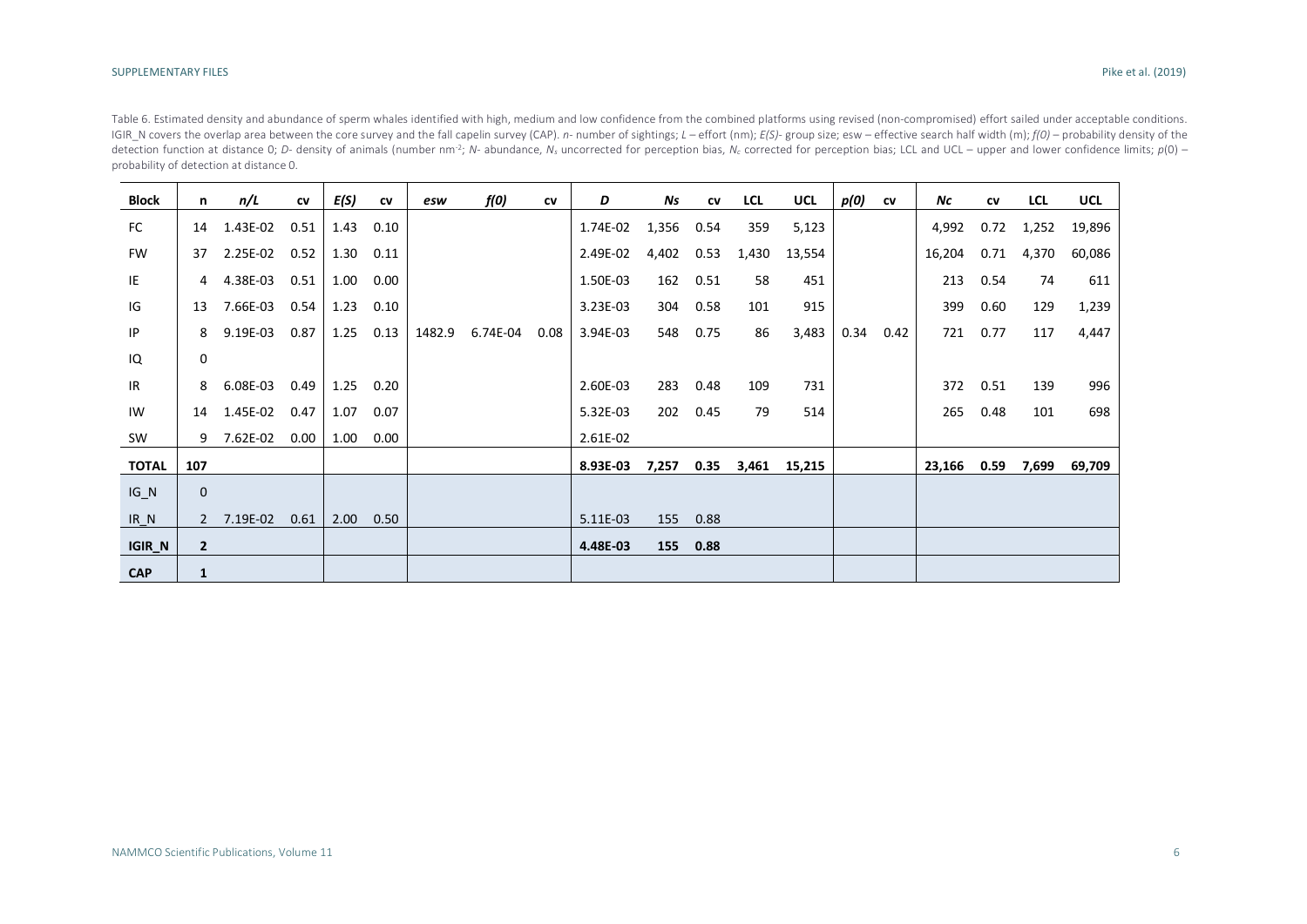| <b>Block</b> | n.  | n/L      | CV   | E(S)  | CV   | esw   | f(0)     | <b>CV</b> | D            | Ns      | <b>CV</b> | <b>LCL</b> | <b>UCL</b> | p(0) | CV   | Νc          | <b>CV</b> | LCL     | <b>UCL</b> |
|--------------|-----|----------|------|-------|------|-------|----------|-----------|--------------|---------|-----------|------------|------------|------|------|-------------|-----------|---------|------------|
| FC           | 21  | 2.27E-02 | 0.47 | 4.67  | 0.28 |       |          |           | 2.33E-01     | 18,114  | 0.54      | 4,924      | 66,637     |      |      | 24,427 0.55 |           | 6,740   | 88,525     |
| <b>FW</b>    | 25. | 1.75E-02 | 0.21 | 2.64  | 0.34 |       |          |           | 1.11E-01     | 19,594  | 0.58      | 5,973      | 64,282     |      |      | 26,177 0.56 |           | 8,323   | 82,333     |
| IE           | 14  | 2.31E-02 | 0.64 | 15.79 | 0.26 |       |          |           | 3.11E-01     | 33,641  | 0.60      | 10,178     | 111,199    |      |      | 42,528      | 0.60      | 12,935  | 139,824    |
| IG           | 12  | 9.38E-03 | 0.43 | 18.17 | 0.24 |       |          |           | 1.77E-01     | 16,592  | 0.45      | 6,856      | 40,155     |      |      | 21,327      | 0.46      | 8,723   | 52,143     |
| IP           | 8   | 1.35E-02 | 0.61 | 17.88 | 0.39 | 495.5 | 2.02E-03 | 0.07      | 6.95E-01     | 96,721  | 0.85      | 13,934     | 671,398    | 0.74 | 0.09 | 116,543     | 0.84      | 17,370  | 781,932    |
| IQ           | 0   |          |      |       |      |       |          |           |              |         |           |            |            |      |      |             |           |         |            |
| <b>IR</b>    | 24  | 2.03E-02 | 0.40 | 15.33 | 0.40 |       |          |           | 4.43E-01     | 48,110  | 0.42      | 21,138     | 109,495    |      |      | 60,428      | 0.42      | 26,541  | 137,580    |
| IW           | 25  | 3.04E-02 | 0.33 | 32.52 | 0.27 |       |          |           | $1.20E + 00$ | 45,382  | 0.41      | 19,624     | 104,947    |      |      | 52,718      | 0.41      | 22,990  | 120,886    |
| SW           | 5.  | 4.23E-02 | 0.00 | 55.00 | 0.66 |       |          |           |              |         |           |            |            |      |      |             |           |         |            |
| $\mathsf{X}$ | 20  | 1.08E-01 | 0.57 | 17.95 | 0.29 |       |          |           |              |         |           |            |            |      |      |             |           |         |            |
| <b>TOTAL</b> | 154 |          |      |       |      |       |          |           | 3.42E-01     | 278,153 | 0.35      | 128,948    | 600,002    |      |      | 344,148     | 0.35      | 162,795 | 727,527    |

Table 7. Estimated density and abundance of long-finned pilot whales identified with high, medium and low confidence from the combined platforms using revised (non-compromised) effort sailed under acceptable conditions. n- number of sightings; L - effort (nm); E(S)- group size; esw - effective search half width (m);  $f(0)$  - probability density of the detection function at distance 0; D- density of animals (number nm<sup>2</sup>; Nabundance, *N<sub>s</sub>* uncorrected for perception bias, *N<sub>c</sub>* corrected for perception bias; LCL and UCL – upper and lower confidence limits;  $p(0)$  – probability of detection at distance 0.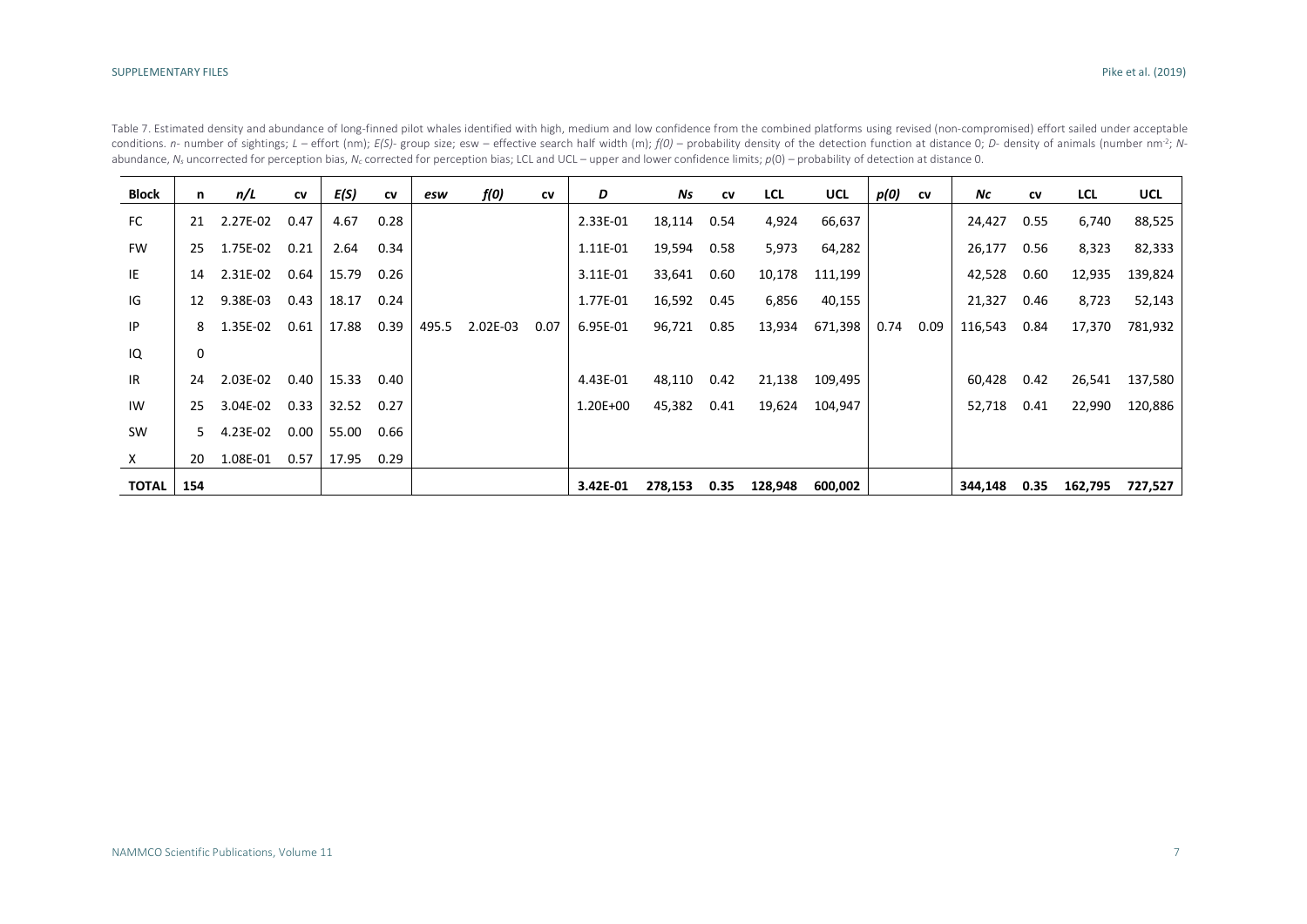| Block        | n  | n/L        | CV   | E(S) | <b>CV</b> | esw   | f(0)           | CV   | D                                | Ns     | <b>CV</b> | <b>LCL</b> | <b>UCL</b> | p(0) | CV   | Νc         | <b>CV</b> | <b>LCL</b> | <b>UCL</b>   |
|--------------|----|------------|------|------|-----------|-------|----------------|------|----------------------------------|--------|-----------|------------|------------|------|------|------------|-----------|------------|--------------|
| FC           | 17 | 2.50E-02   | 0.78 | 2.76 | 0.20      | 529.5 | 1.89E-03       | 0.22 | 1.35E-01                         | 10,472 | 0.94      | 1,367      | 80,213     |      |      | 11,384     | 0.94      | 1,492      | 86,861       |
| <b>FW</b>    |    | 7 7.71E-03 | 0.79 | 1.00 | 0.00      | 544.1 | 1.84E-03       | 0.34 | 1.31E-02                         | 2,320  | 0.84      | 443        | 12,167     |      |      | 2,522      | 0.84      | 480        | 13,249       |
| IE           | 0  |            |      |      |           |       |                |      |                                  |        |           |            |            |      |      |            |           |            |              |
| IG           | 2  | 2.09E-03   | 1.04 | 3.50 | 0.14      | 616.2 | 1.62E-03       | 0.50 | 1.10E-02                         | 1,031  | 1.04      | 175        | 6,075      | 0.92 | 0.09 | 1,121      | 1.05      | 190        | 6,626        |
| P            | 0  |            |      |      |           |       |                |      |                                  |        |           |            |            |      |      |            |           |            |              |
| IQ           | 0  |            |      |      |           |       |                |      |                                  |        |           |            |            |      |      |            |           |            |              |
| <b>IR</b>    | 3  | 3.36E-03   | 0.89 | 4.67 | 0.40      |       | 616.2 1.62E-03 | 0.41 | 2.35E-02                         | 2,555  | 0.90      |            | 512 12,739 |      |      | 2,777      | 0.90      | 555        | 13,905       |
| IW           | 4  | 5.93E-03   | 0.77 | 4.75 | 0.18      | 500.1 | 2.00E-03       | 0.49 | 5.27E-02                         | 1,996  | 0.78      | 453        | 8,797      |      |      | 2,170 0.79 |           | 490        | 9,606        |
| SW           | 0  |            |      |      |           |       |                |      |                                  |        |           |            |            |      |      |            |           |            |              |
| X            |    | 1 7.57E-03 | 1.09 | 3.00 | 0.00      | 616.2 | $1.62E-03$     | 0.00 |                                  |        |           |            |            |      |      |            |           |            |              |
| <b>TOTAL</b> | 34 |            |      |      |           | 542.2 |                |      | $1.84E-03$ 0.15 $\vert$ 2.26E-02 | 18,375 | 0.59      | 5,128      | 65,834     |      |      | 19,975     | 0.60      |            | 5,562 71,737 |

Table 8. Estimated density and abundance of northern bottlenose whales identified with high, medium and low confidence from the combined platforms using revised (non-compromised) effort sailed under acceptable conditions. n- number of sightings; L - effort (nm); E(S)- group size; esw - effective search half width (m);  $f(0)$  - probability density of the detection function at distance 0; D- density of animals (number nm<sup>2</sup>; Nabundance, *N<sub>s</sub>* uncorrected for perception bias, *N<sub>c</sub>* corrected for perception bias; LCL and UCL – upper and lower confidence limits;  $p(0)$  – probability of detection at distance 0.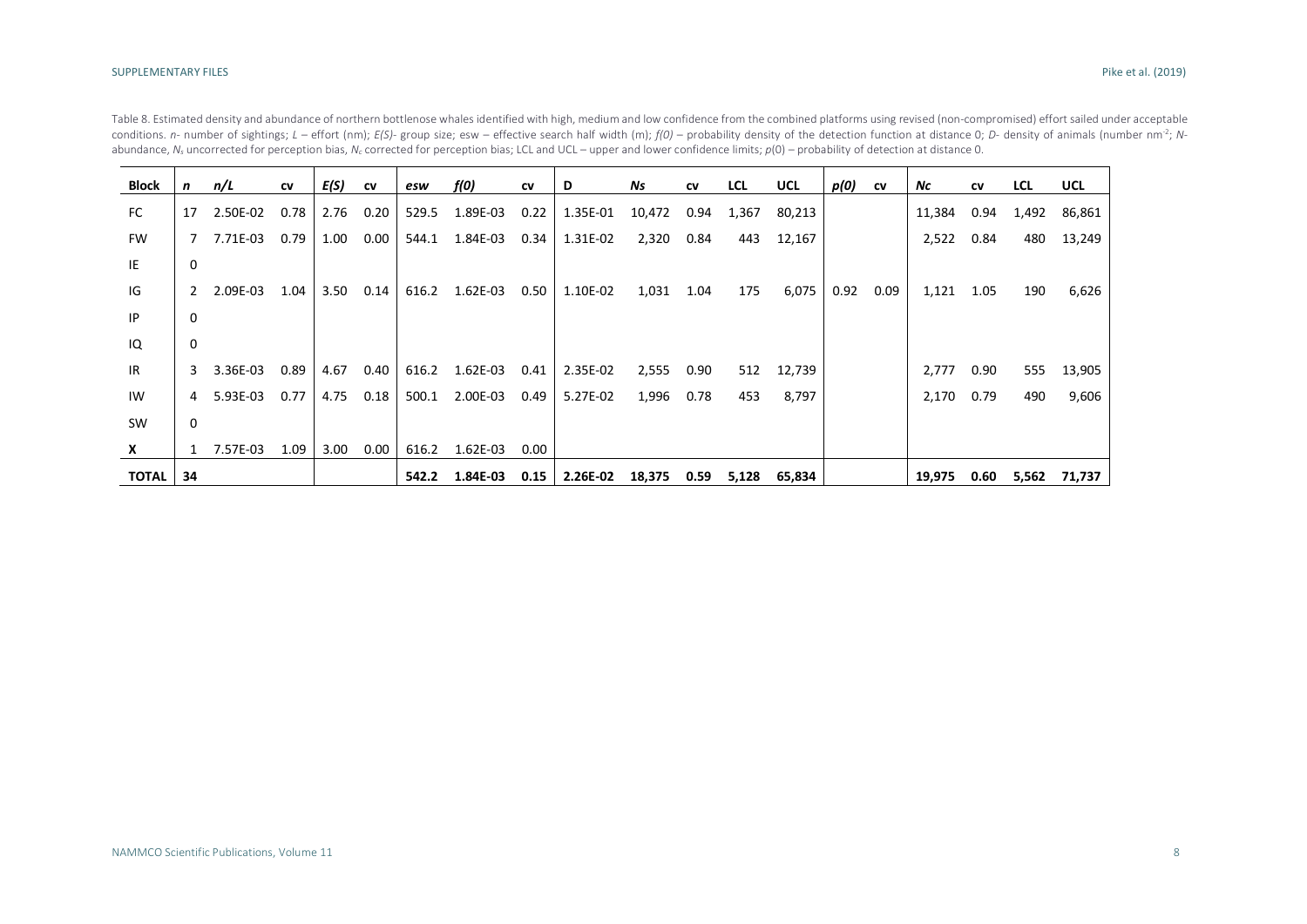Table 9. Estimated density and abundance of white-beaked dolphins identified with high, medium and low confidence from the combined platforms using revised (non-compromised) effort sailed under acceptable conditions. Density and abundance are corrected by including a proportion of the abundance of L. spp. based on the proportions of L. albirostris and L. acutus observed in each stratum. Totals are shown for original and with block IG post-stratified to eliminate overlap with the East Greenland survey (EG). IGIR N covers the overlap area between the core survey and the fall capelin survey (CAP). n- number of sightings; L - effort (nm):  $E(S)$ - group size: esw – effective search half width (m):  $f(0)$  – probability density of the detection function at distance 0: D- density of animals (number nm<sup>-2</sup>: N- abundance. N<sub>5</sub> uncorrected for perception bia corrected for perception bias; LCL and UCL – upper and lower confidence limits; *p*(0) – probability of detection at distance 0.

| <b>Block</b>    | n               | n/L        | CV   | E(S)  | ${\sf cv}$ | esw   | f(0)     | CV   | D          | Ns     | CV   | <b>LCL</b> | <b>UCL</b> | p(0) | CV   | Νc      | CV   | <b>LCL</b> | <b>UCL</b> |
|-----------------|-----------------|------------|------|-------|------------|-------|----------|------|------------|--------|------|------------|------------|------|------|---------|------|------------|------------|
| <b>FC</b>       | $\mathbf 0$     |            |      |       |            |       |          |      |            |        |      |            |            |      |      |         |      |            |            |
| <b>FW</b>       | 0               |            |      |       |            |       |          |      |            |        |      |            |            |      |      |         |      |            |            |
| IE              | $\mathbf{1}$    | 2.69E-03   | 1.11 | 10.00 | 0.00       |       |          |      | 3.70E-02   | 4,000  | 1.13 | 504        | 31,767     |      |      | 13,046  | 1.26 | 1,588      | 107,171    |
| IG              | 3               | 3.13E-03   | 0.76 | 10.00 | 0.29       |       |          |      | 4.97E-02   | 4,666  | 0.78 | 1,123      | 19,379     |      |      | 15,216  | 0.96 | 3,001      | 77,141     |
| $IG_EG$         |                 | 6 6.67E-03 | 0.51 | 6.50  | 0.33       |       |          |      | 5.29E-02   | 4,809  | 0.78 | 1,158      | 19,959     |      |      | 15,682  | 0.96 | 3,096      | 79,466     |
| IP              | $\mathbf{1}$    | 2.57E-03   | 1.09 | 15.00 | 0.00       | 673.0 | 1.49E-03 | 0.17 | 6.10E-02   | 8,499  | 0.96 | 953        | 75,838     | 0.31 | 0.55 | 27,721  | 1.11 | 3,425      | 224,357    |
| IQ              | 1               | 7.28E-03   | 0.56 | 8.00  | 0.00       |       |          |      | 8.01E-02   | 5,616  | 0.58 | 48         | 659,486    |      |      | 18,317  | 0.80 | 2,686      | 124,887    |
| IR              | 8               | 8.95E-03   | 0.61 | 7.38  | 0.33       |       |          |      | 2.04E-01   | 22,107 | 0.39 | 10,394     | 47,019     |      |      | 72,102  | 0.68 | 21,236     | 244,808    |
| IW              | 6               | 8.89E-03   | 0.61 | 8.33  | 0.40       |       |          |      | 1.02E-01   | 3,863  | 0.70 | 974        | 15,316     |      |      | 12,599  | 0.90 | 2,624      | 60,495     |
| SW              | 0               |            |      |       |            |       |          |      |            |        |      |            |            |      |      |         |      |            |            |
| X               | $2^{\circ}$     | 1.51E-02   | 0.89 | 3.00  | 0.33       |       |          |      |            |        |      |            |            |      |      |         |      |            |            |
| <b>TOTAL</b>    | 39              |            |      |       |            |       |          |      | 6.00E-02   | 48,752 | 0.31 | 26,562     | 89,478     |      |      | 159,000 | 0.63 | 49,957     | 506,054    |
| <b>TOTAL_EG</b> | 39              |            |      |       |            |       |          |      | $6.04E-02$ | 48,894 | 0.31 | 26,653     | 89,696     |      |      | 159,466 | 0.63 | 50,111     | 507,467    |
| $IG_N$          | $\mathbf{0}$    |            |      |       |            |       |          |      |            |        |      |            |            |      |      |         |      |            |            |
| $IR_N$          | $\mathbf{0}$    |            |      |       |            |       |          |      |            |        |      |            |            |      |      |         |      |            |            |
| IGIR_N          | 0               |            |      |       |            |       |          |      |            |        |      |            |            |      |      |         |      |            |            |
| <b>CAP</b>      | 12 <sup>7</sup> | 6.38E-02   |      |       |            |       |          |      |            |        |      |            |            |      |      |         |      |            |            |